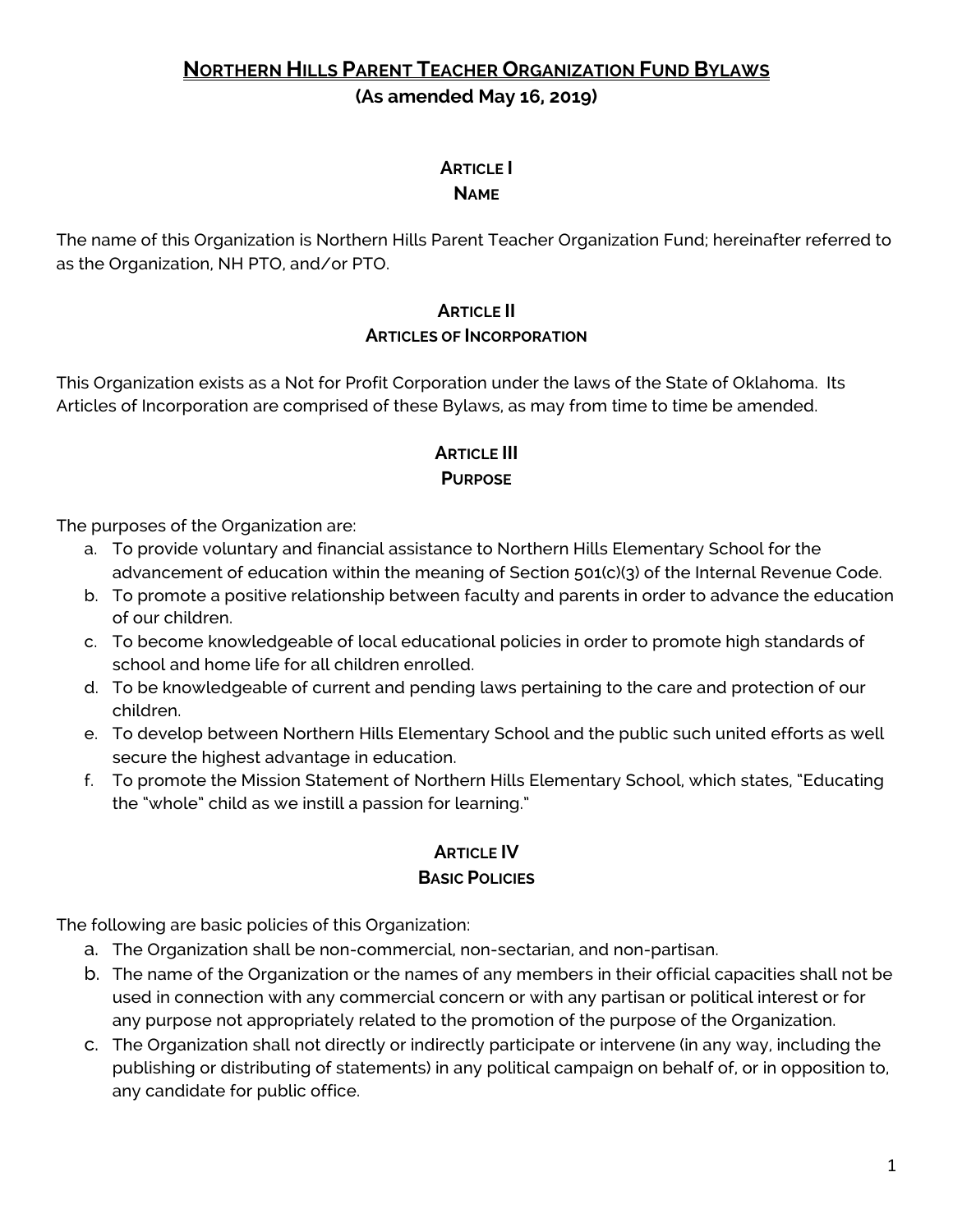- d. The Organization may cooperate with other organizations and agencies concerned with the welfare of children, but persons representing the Organization in such matters shall make no commitments that bind the Organization.
- e. The Organization will be independent of all other city, state, and national organizations that are school and/or home centered.
- f. Notwithstanding any other provision of these articles, the organization shall not carry on any other activities not permitted to be carried on (i) by an organization exempt from Federal income tax under Section 501(c) (3) of the Internal Revenue Code, or (ii) by an organization, contributors to which are deductible under Section 170 (c) (2) of the Internal Revenue Code.
- g. In the event of the dissolution of the Organization, its assets shall be distributed for one or more exempt purposes within the meaning of Section 501(c)(3) of the Internal Revenue Code, in a way that is most beneficial to the school.

# **ARTICLE V MEMBERSHIP**

- a. The members of this Organization shall consist of all parents, grandparents, or guardians of children enrolled and attending Northern Hills Elementary School and all administrators and teachers of the school's faculty.
- b. There are no dues associated with membership of the Organization.
- c. Each individual member shall have one (1) vote, and may not vote by proxy.

# **ARTICLE VI OFFICERS AND THEIR ELECTION**

- a. The officers of this Organization, hereinafter referred to as the Executive Board, shall consist of a President, Vice President, Secretary, and Treasurer.
- b. The Vice President, Secretary, and Treasurer may vote on issues presented in a meeting of the Organization, but the President shall not vote on any matter presented in a meeting over which she/he is presiding unless the vote is required to break a tie.
- c. Officers shall be elected annually. The President, Vice President, and Secretary shall serve for a term of one (1) school year or until qualification and election of their successors. The Treasurer shall serve for a term of one (1) fiscal year.
- d. All Executive Board Officers may serve up to two (2) consecutive terms in the same office. There is no limit for the number of terms on the Executive Board.
- e. There shall be a Nominating Committee composed of five (5) members of the Organization as follows: at least two (2) from the current Board and at least (2) from the general membership. The Nominating Committee shall be chosen and assembled by the current President in February of each school year.
- f. The Nominating Committee shall submit a slate of officers, approved by the Principal, to the general membership in March. Those serving on the Nominating Committee shall not be slated for an office.
- g. Notice to the general membership shall be provided that a vote on the slate of officers will be held at the April general meeting. A simple majority of those members present and voting at said meeting will be required to approve the slate of officers.
- h. Installation of the incoming officers shall occur at the close of the May meeting each year.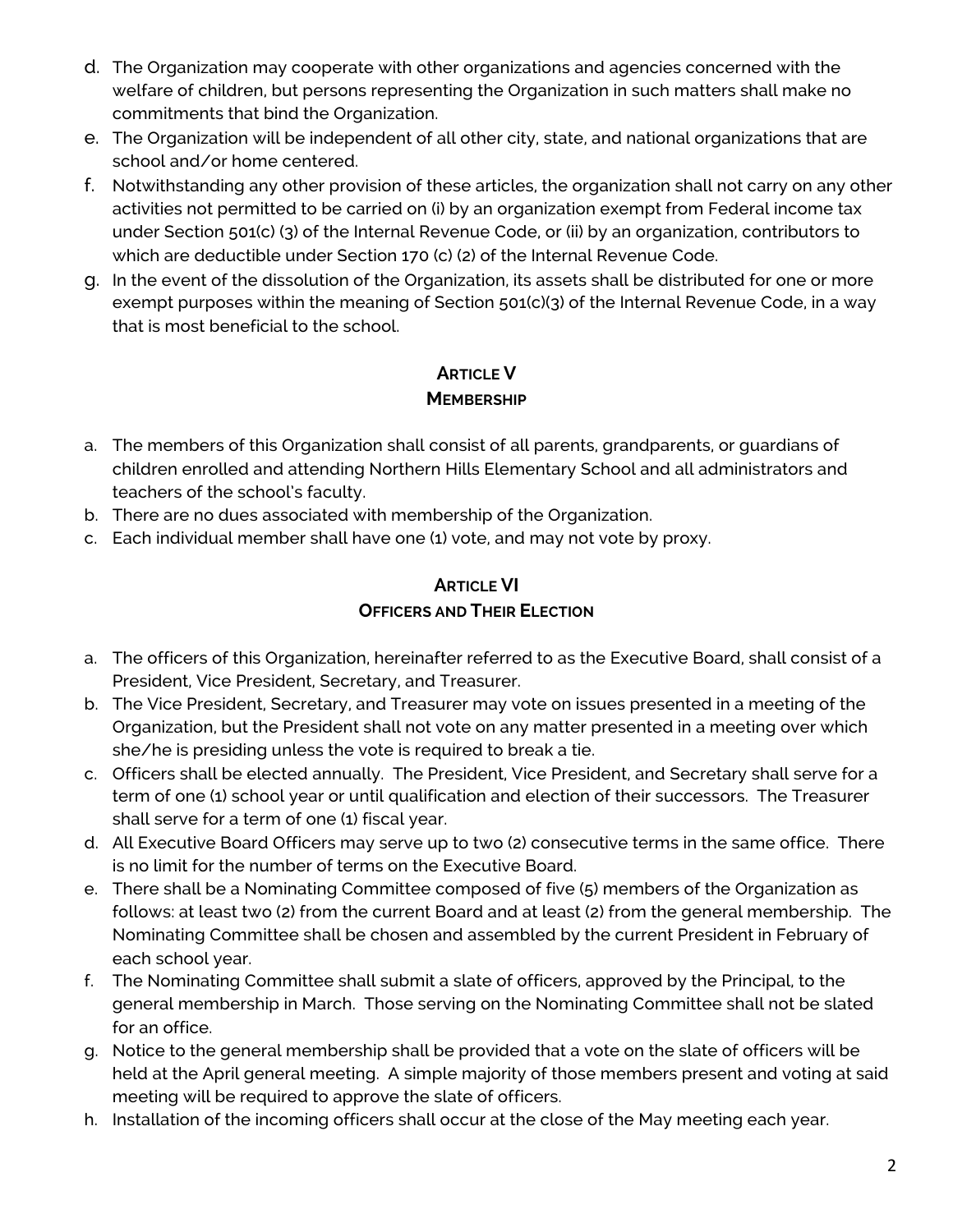- i. A vacancy occurring in any office shall be filled for the unexpired term by a person elected by a majority of the Board of the Organization. In case a vacancy occurs in the office of the President, the Vice President shall serve out the unexpired term as President.
- j. All officers must comply with current Edmond Public Schools guidelines regarding staff members being parent organization officers.
- k. No officers shall be members of the same household, spouses, domestic partners, or related in any way.

## **ARTICLE VII DUTIES OF THE EXECUTIVE BOARD**

- a. The Executive Board duties include, but are not limited to, the following:
	- i Transact necessary business in the intervals between Organization general meetings and such other business as may be referred to it by the Organization.
	- ii Prepare and submit to the Organization for adoption a budget for the next year.
	- iii Set the PTO calendar dates for the following school year.
	- iv Approve the plans of work of the standing committees
	- v Approve routine bills within the limits of the budget.
	- vi Create committees as needed and appoint chairmen for each committee.
	- vii Present a report at the general meeting of the PTO
	- viii Perform other duties as may be provided for in these bylaws or as prescribed by parliamentary authority,
- b. The Executive Board shall meet at least once before each general PTO meeting or more often as deemed necessary.
	- i A majority of the officers present shall constitute a quorum.
	- ii Special meetings of the Executive Board may be called by the President or by a majority of the officers.
- c. At least one (1) member of the Executive Board shall be present at all PTO sponsored or cosponsored before and/or after school hours events.

#### **ARTICLE VIII**

#### **DUTIES OF OFFICERS**

- a. The President shall preside at all meetings of the Organization and shall perform such other duties as may be prescribed in these bylaws or assigned to her/him by the Board, and shall coordinate the work of the officers and the committees of the Organization in that the purposed of the Organization may be promoted. The president shall be an ex-officio member on all committees except the nominating committee. The president shall be the organization's representative at district wide meetings as invited.
- b. The Vice President shall act as an aide to the President and shall perform the duties of the President in the absence or disability of that officer to act. She/he will also serve as Parliamentarian for all meetings of the Organization. She/he will provide assistance to the President at certain events staffed by the Organization for the benefit of the school as needed (e.g., Information Day, Newcomer Orientation, etc.)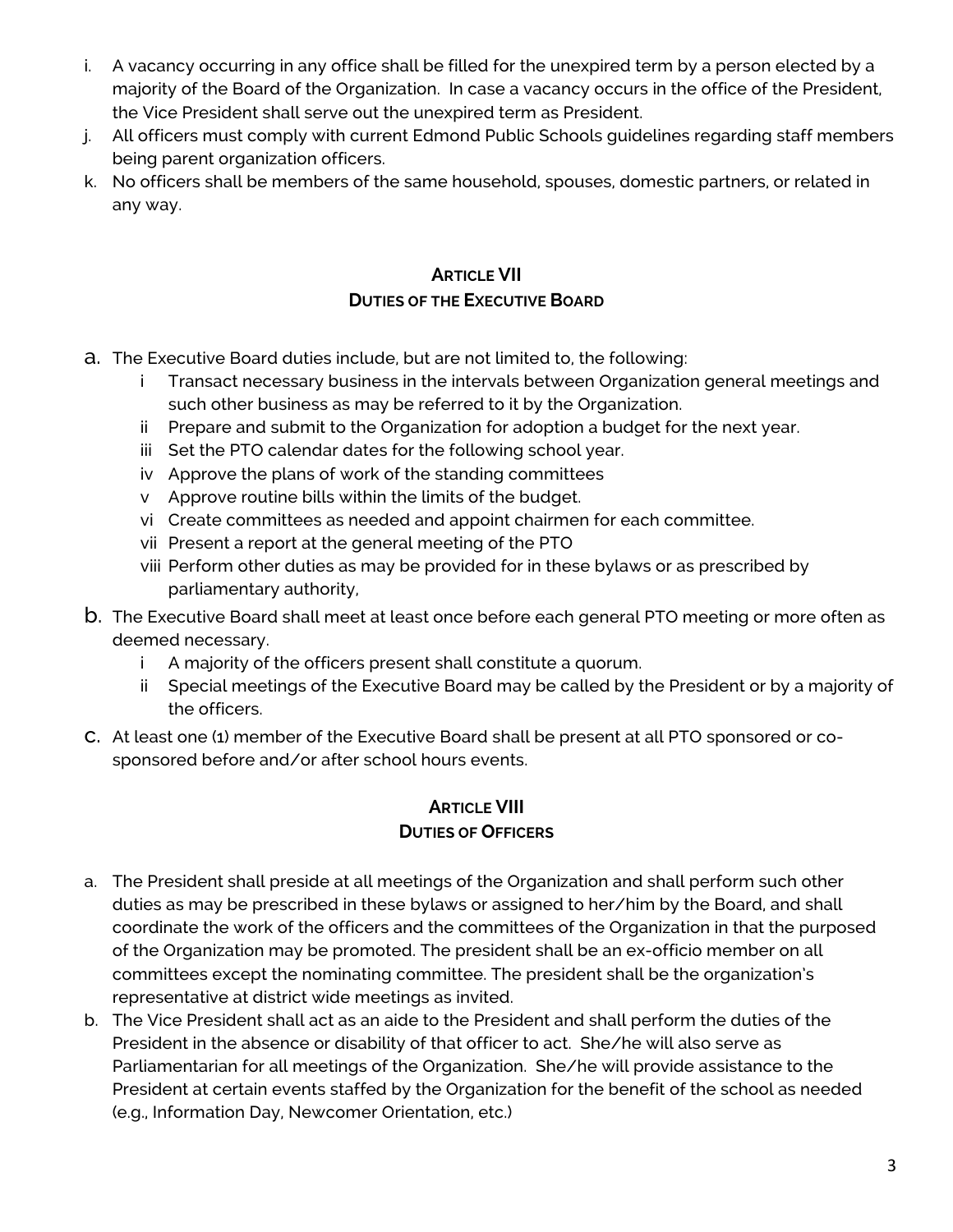- c. The Secretary shall record the minutes of all meetings of the Organization and distribute the minutes at the following meetings. She/he will also provide the Board and/or general membership with notice of upcoming events as deemed necessary by the President and/or Executive Board.
- d. The Treasurer shall have custody of all of the funds of the Organization; shall keep a full and accurate account of receipts and expenditures; and shall make disbursements in accordance with the approved budget or as authorized by the Board. The Treasurer shall present a financial report at every meeting of the Organization and at other times whenever requested by the Board. The Treasurer shall be responsible for the maintenance of such books of account and records and is responsible for the annual filing of state and federal tax returns as well as the annual Edmond Public Schools sanctioning application.

#### **ARTICLE IX FINANCIAL RESPONSIBILITY**

- a. The Treasurer shall be assisted by an Assistant Treasurer, who is appointed by the incoming officers of the organization. The Assistant Treasurer will be responsible for obtaining from the Treasurer records of transactions and all checks written on the Organizations bank accounts during each month, and balancing the same with the statements issued by the bank to the Assistant Treasurer.
- b. The four (4) incoming officers will replace the outgoing officers as authorized signers on all Organization accounts no later than June 10 of each year.
- c. Each check written on the Organization's bank account must be signed by two (2) of the officers of the Organization.
- d. No officer may sign a check made payable to themself, a relative, or a member of their household.
- e. The counting of money, including checks or cash, received during all events must be performed independently by two (2) people, one of which is a committee chairperson, and verified by the Treasurer upon receipt of the funds.
- f. No person shall serve on the Board of the Organization, or an officer of the Organization, who is financially indebted to the Organization. In the event any member becomes financially indebted to the Organization, the President and Vice President shall be notified and Financial Policies, attached as Appendix "B", must be consulted.
- g. Every event or activity must be approved by the Principal and the Executive Board of the Organization prior to it being held. No event or activity is allowed if a member of the Organization will financially benefit from it.
- h. The fiscal year for the Organization shall run from June 1 to May 31 each year.
- i. A minimum of five thousand and no/100 dollars (\$5000.00) will be carried forward to the next year to allow for early operating expenses. Funds may be placed in a Reserve Fund as deemed necessary by the Treasurer, the officers of the Organization, and the Principal.
- j. A budget shall be prepared by the Treasurer in April of each year, to be effective the following fiscal year. The budget shall be approved by the President and the Principal prior to being presented at the May meeting of the Organization for approval. Notice to the general membership shall be provided that a vote on the proposed budget will be held at the May meeting. A simple majority of those members present and voting at said meeting will be required to approve the budget.
- k. All contracts which financially bind the Organization must be approved by the Executive Board.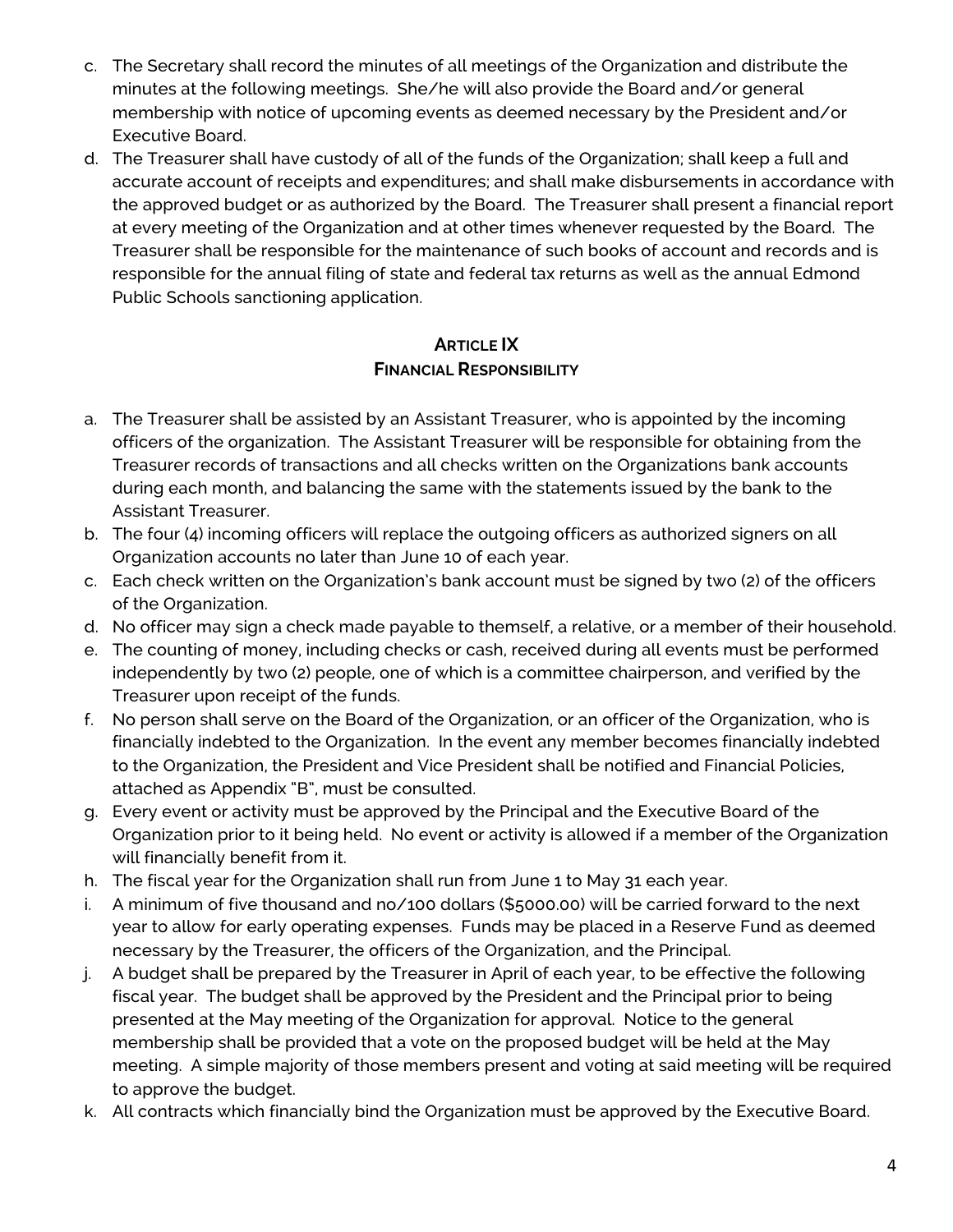- l. Any committee chairperson responsible for making a major single purchase over one thousand and no/100 dollars (\$1000.00) shall obtain approval by the Board of the Organization before the purchase is made. If a major single purchase shall exceed three thousand and no/100 dollars (\$3000.00), the chairperson shall be required to submit bids from three (3) vendors, if reasonable, for approval by the Board of the Organization.
- m. No more than one thousand five hundred dollars (\$1,500) may be withdrawn from the bank account by the treasurer (or Executive Board member designated by the treasurer and approved by the President) per event or activity as necessary for the starting funds for cashboxes. The committee chair must complete the appropriate form to request said funds at least 7 business days prior to the event.
- n. No personal funds may be used for starting funds for cashboxes. In the event personal funds are used as starting funds for a cashbox, those monies will be considered a donation to the event and the Organization.
- o. The Executive Board must approve any company/organization requesting to direct deposit funds into the NH PTO account. In the event the Executive Board approves a company/organization, only the "online banking" account shall be used.
- p. Debit cards, credit cards, and all other electronic payment methods issued to the organization and/or are in the organization's name shall not be permitted. All payments/reimbursements must be paid by check in accordance with the provisions in these bylaws.
- q. All requests for reimbursements, payments, etc. shall be completed on the appropriate forms supplied by the treasurer and signed and dated by the requestor before they will be paid.

# **ARTICLE X BOARD MEMBERS**

- a. The Board of the Organization shall consist of the officers, the chairpersons of the standing committees, the Principal of the school, the Vice Principal and two (2) teacher representatives as appointed by the Principal.
- b. The officers of the Organization may create such standing committees as it may deem necessary from year to year. The chairmen of the standing committees shall be selected by the incoming officers and shall assume office in May for the upcoming school year.
- c. A standing committee may be chaired by one or more persons as deemed necessary by the committee chairperson and approved by the officers of the Organization. Standing committees and their chairpersons shall be governed by the Standing Committee Policies, attached as Appendix "A".

## **ARTICLE XI MEETINGS AND VOTING**

a. General Meetings of the Board shall be held monthly during the school year (except December), the time and place to be established by the officers and made known to the general membership. The officers of the Organization may decide to cancel a meeting upon approval by the Principal; notice of such cancellation shall be given to the general membership at least one (1) week prior to the regularly scheduled meeting. If Edmond Public Schools cancels school and/or after school activities on a day when a general meeting was scheduled, said meeting shall automatically be cancelled.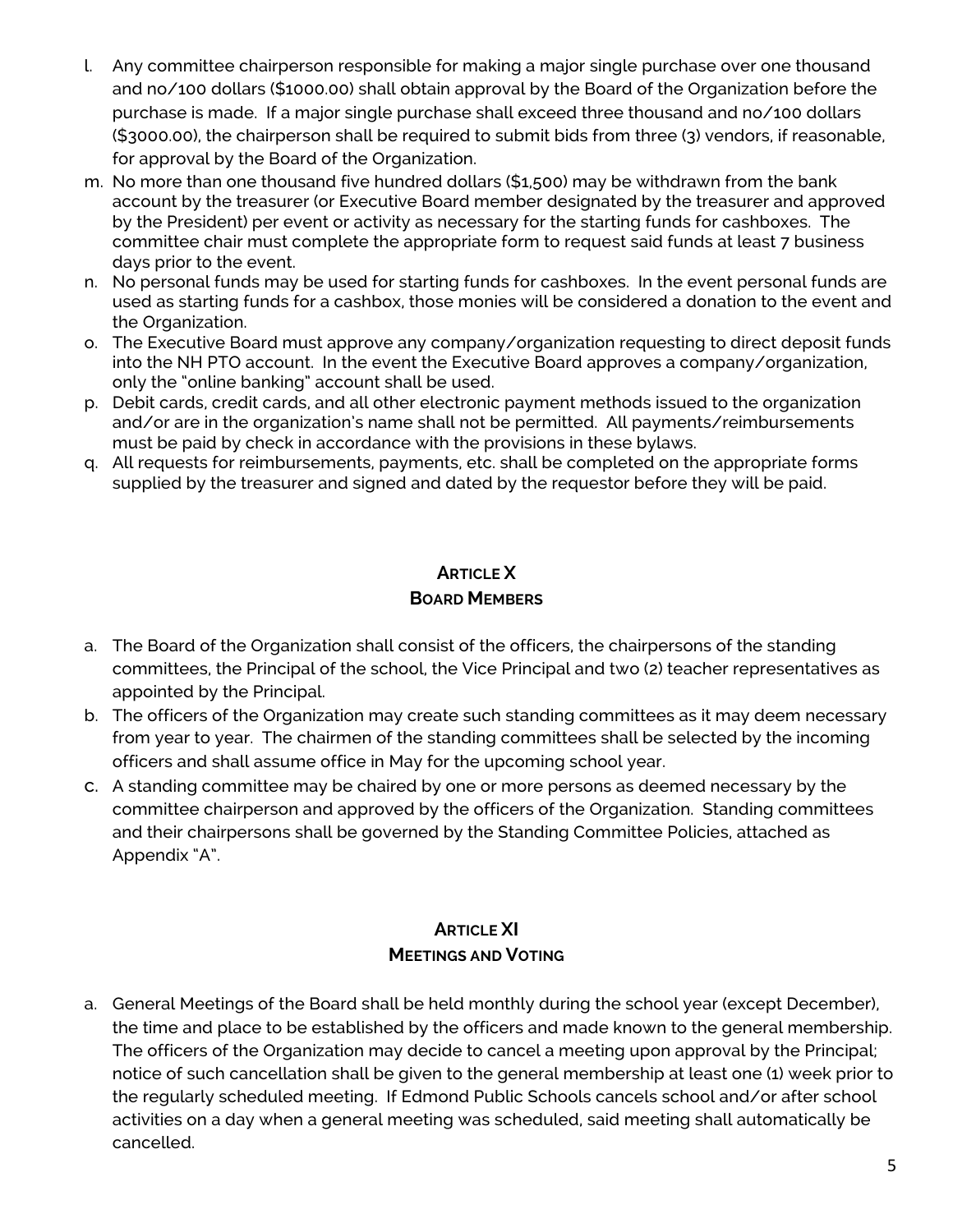- b. Notice of each meeting of the Organization shall be given to the general membership.
- c. Only Board members may make or second a motion made during meetings. Any member of the Organization may vote during the meeting if present.
- d. Meetings shall be governed by the Robert's Rules of Order Newly Revised in all cases in which they are applicable and not in conflict with these bylaws.
- e. Unless otherwise specified in these bylaws, quorum shall consist of ten (10) members present with at least five (5) of those present being Board members. A quorum must be met for any voting to take place.
- f. In order for a vote to pass, all motions, unless otherwise specified in these bylaws, must be approved by a simple majority of those present and voting.

# **ARTICLE XII AMENDMENTS**

These bylaws may be amended at any regularly scheduled meeting of the Organization by a 2/3 vote of the members present and voting, provided that notice of the proposed amendments shall have been given to the general membership at least one (1) week prior to the vote.

# **ARTICLE XIII DISSOLUTION OF THE ORGANIZATION**

- a. The Organization shall be automatically dissolved at the end of the fiscal year in the event that all Executive Board positions cannot be filled in accordance with these bylaws.
- b. The Organization may be dissolved by vote of the membership if all of the following steps are followed:
	- i. Written notice of intent to dissolve shall be given to the President, Principal, and general membership thirty (30) days prior to a general meeting where the dissolution vote is to take place. Reasonable care should be taken to ensure all members receive the notice.
	- ii. Quorum as defined in these bylaws must be present at the meeting.
	- iii. A two-thirds  $(2/3)$  vote is required to dissolve.
- c. In the event of dissolution, the bank accounts shall remain open for thirty (30) calendar days after the fiscal year or vote as appropriate to pay any incurred debts, outstanding reimbursements, and/or bills.
- d. The officers at the time of dissolution shall remain on the account to write checks as described in these bylaws and to close all accounts.
- e. All remaining assets shall be distributed for one or more exempt purposes within the meaning of Section 501(c)(3) of the Internal Revenue Code, in a way that is most beneficial to Northern Hills Elementary School.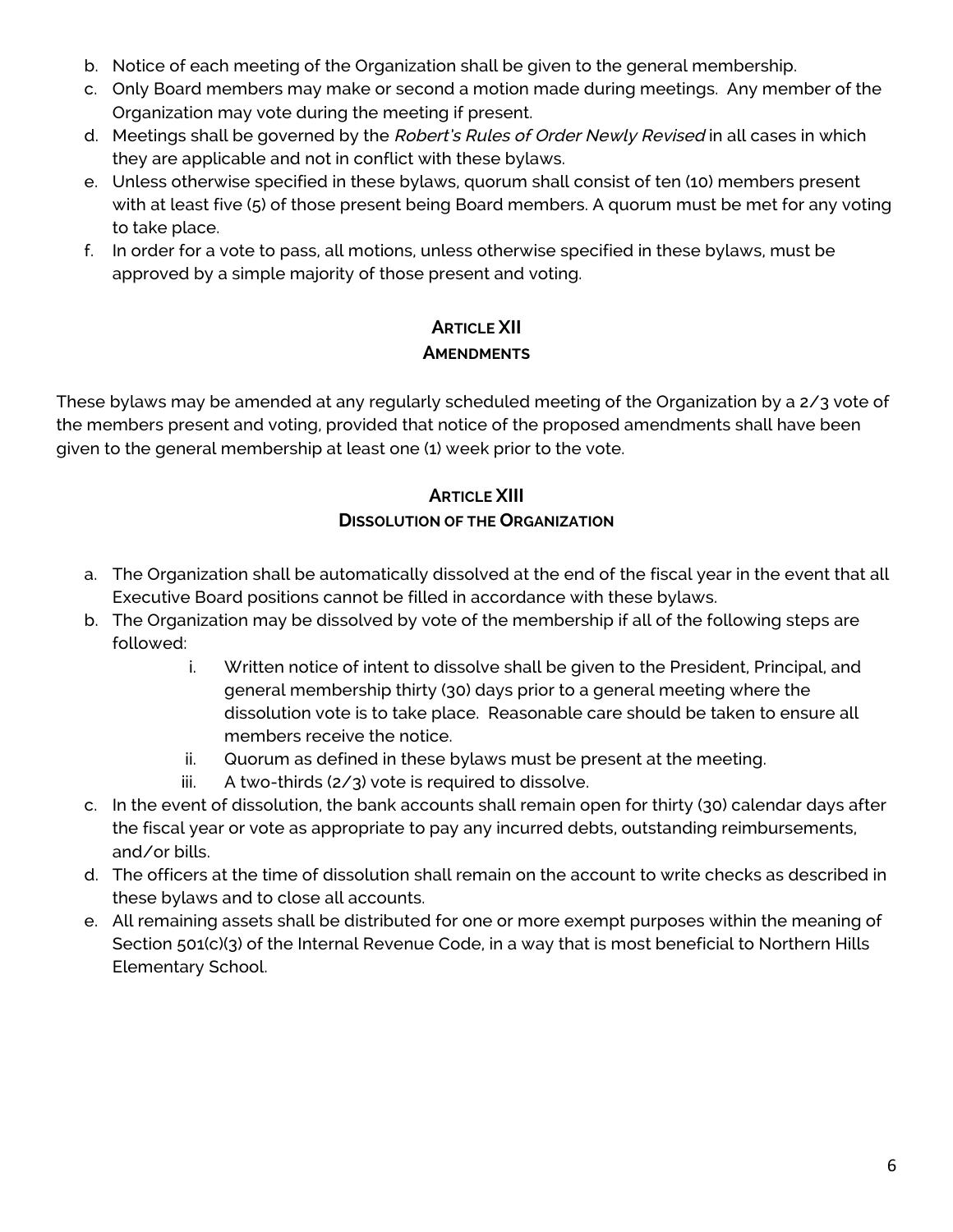# **NORTHERN HILLS PARENT TEACHER ORGANIZATION FUND STANDING COMMITTEE POLICIES APPENDIX A**

- 1. According to the bylaws of the Organization, a standing committee may be chaired by one or more persons as deemed necessary by the committee chairperson and approved by the officers of the Organization. Standing committees and their chairpersons shall be governed by these Policies.
- 2. Any member of the Organization may vote during the meeting if present. Thus, if more than one chairperson is present at the meeting of the Organization, they may each vote.
- 3. These policies may be amended by the Executive Board of the Organization on an as-needed basis. Notice of all amendments to the policies shall be provided to the Organization at the next regularly scheduled meeting.
- 4. Standing Committees for the Organization may include, but is not limited to, the following:

| <b>Assistant Treasurer</b> | Hospitality                 |
|----------------------------|-----------------------------|
| <b>BoxTops</b>             | Husky Hustle                |
| Campus Improvements        | Landscaping                 |
| <b>Community Outreach</b>  | <b>Meet The Masters</b>     |
| Cut, Color, and Copy       | <b>Pup Pal Readers</b>      |
| Directory                  | <b>School Communication</b> |
| <b>Fall Fun Fest</b>       | <b>Spirit Committee</b>     |
| Family Fun Events (Fall or | <b>T-Shirts</b>             |
| Spring)                    | Technology                  |
| <b>Holiday Store</b>       | <b>Website Content</b>      |
| <b>Homeroom Parent</b>     | Wetlands                    |
| Coordinator                | Yearbook                    |
|                            |                             |

- 5. It is the intent of the Organization that all Standing Committees operate in a similar manner, and that chairpersons of each such committee abide by the policies and practices recommended by the officers of the Organization from year to year. This will include, but is not limited to, the following:
	- a. Communicate all pertinent events and deadlines to the School Communications and Website Content chairpersons;
	- b. Utilize Sign-Up Genius (or other designated electronic tool) to coordinate volunteers and meeting of the committee;
	- c. Attend and participate in monthly general meetings;
	- d. Regularly maintain and update notebook for the committee, which shall include, at a minimum, the current job description for the committee chairperson and the current budget for the committee (if applicable), and a timeline for event planning (if applicable).